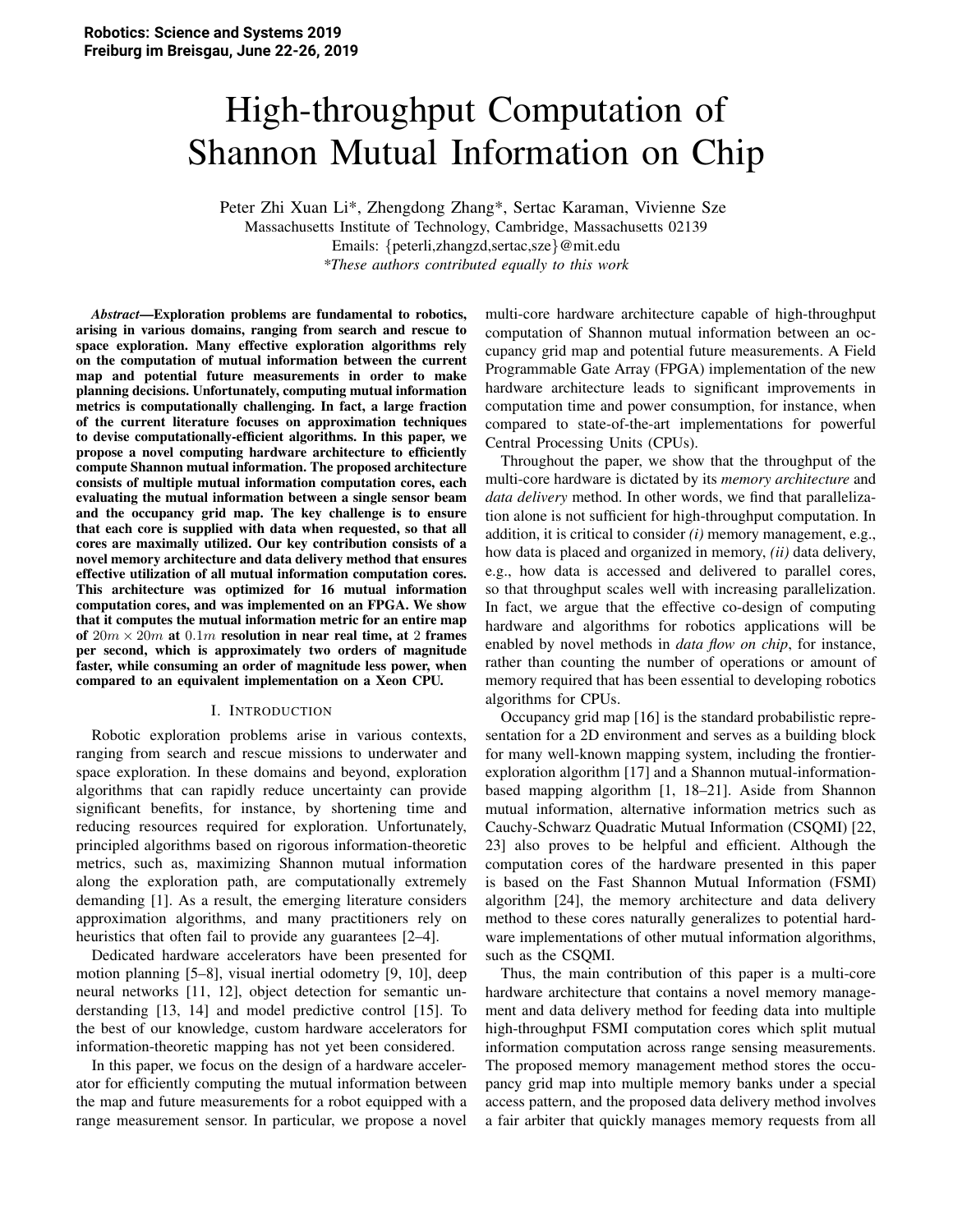computation cores and resolves memory access conflicts.

We implement the proposed architecture on an FPGA clocked at 62.5 MHz and demonstrate that the resulting system is able to compute the mutual information metric for a 20m by 20m map at 0.1m resolution (i.e., 200-by-200 grid map) in near real time, at 2 Hz, resulting in two orders of magnitude improvement in computation time, while lowering the power consumption by an order magnitude to under 2 Watts, when compared to an implementation for an Intel Xeon CPU, which consumes more than 20 Watts extra when running the implementation.

This paper is organized as follows. Section II briefly summarizes FSMI algorithm. Section III is devoted to the description of the proposed architecture. Section IV discusses the results of an FPGA implementation. Section V concludes the paper with a summary and remarks.

## **II. PRELIMINARIES**

An information theoretic mapping problem involves the construction of an occupancy grid map, represented by a vector of independent occupancy cells, each with an occupancy value  $o_i$  that represents the probability for the cell to be occupied. As a convention, no prior information is assumed on  $o_i$ ; therefore, initially for all cells  $o_i = 0.5$ . The odds-ratio of a cell relates to its occupancy value by  $r_i = o_i/(1 - o_i) = o_i/\overline{o_i}$ .

We use a Bayesian filter to update the map from the range measurement:

$$
r_i^{t+1} = r_i^t \delta^i(z),\tag{1}
$$

 $(2)$ 

where t is the time of the scan,  $r_i^t$  is the odds-ratio of the occupancy value for the *i*-th cell before the scan,  $r_i^{t+1}$  is the odds-ratio after the scan, z is the range measurement,  $\delta^{i}(z)$  is the standard inverse sensing model [1]:

$$
\delta^i(z) = \begin{cases} \delta_{emp} & \text{The beam indicates the cell to be empty} \\ \delta_{occ} & \text{The beam indicates the cell to be occupied} \\ 0 & \text{otherwise} \end{cases}
$$

where  $\delta_{emp}$  < 1 and  $\delta_{occ}$  > 1 are hyper-parameters fixed throughout an exploration trial.

In information-theoretic mapping problems, we aim to select a path that maximizes an information-theoretic measure, which typically leads to maximizing the amount of information collected along the path. A prominent metric is the mutual information between the current occupancy grid map and future measurements. Below we summarize the computation of the mutual information metric for a robot equipped with a range measurement sensor. The sensor has multiple beams, each of which measures distance in a different direction. The computation utilizes the Fast Shannon Mutual Information (FSMI) algorithm [24].

Suppose a sensor beam intersects with  $n$  occupancy grid cells, namely  $M = [M_1, \ldots, M_n]$ , where each cell  $M_i$  has an occupancy value  $o_i$ . Suppose also that the corresponding range measurement is  $Z$ . Then, the Shannon mutual information (MI) between the sensor beam and the occupancy grid map, which we denote by  $I(M; Z)$ , can be computed in three steps: 1)  $P(e_i)$ : The probability of the *j*-th cell being the first non-empty cell on the beam: For all  $j \in \{1, 2, ..., n\}$ ,

$$
P(e_j) = \prod_{i < j} \bar{o}_i o_j. \tag{3}
$$

2)  $C_k$ : The mutual information contribution of a beam that hits cell k: For all for all  $k \in \{1, 2, ..., n\}$ ,

$$
C_k = \sum_{i < k} f(\delta_{emp}, r_i) + f(\delta_{occ}, r_k),\tag{4}
$$

where  $f(\delta, r)$  is the contribution of mutual information from of a depth measurement to a cell indicating whether the cell is empty or occupied:

$$
f(\delta, r) = \log\left(\frac{r+1}{r+\delta^{-1}}\right) - \frac{\log\delta}{r\delta + 1}.
$$
 (5)

3)  $I(M; Z)$ : The approximate Shannon mutual information based on  $P(e_i)$  and  $C_k$ :

$$
I(M;Z) = \sum_{j=1}^{n} \sum_{k=j-\Delta}^{j+\Delta} P(e_j) C_k G_{|k-j|},
$$
 (6)

where  $G_{|k-j|}$  is the area under the sensor's Gaussian noise curve in the  $k$ -th cell if  $j$ -th cell is the first non-empty cell hit by the sensor beam, and  $n$  is the number of occupancy cells that intersect with the sensor beam. The hyper-parameter  $\Delta$  is the width of the Gaussian truncation, and is typically as small as five  $[1, 22, 24]$ .

In the sequel, we use  $MI$  as a shorthand for the Shannon mutual information  $I(M; Z)$ .

#### **III. HARDWARE ARCHITECTURE**

# A. Hardware Architecture Overview

This paper presents a novel hardware architecture for FSMI computation shown in Fig. 1. The input to this architecture is a scan location and its associated sensor beams. The output of this architecture is the Shannon MI for the requested scan location in 32-bit floating point precision. This architecture consists of 16 parallel FSMI computation cores that can concurrently compute  $MI$  for a set of 16 distinct sensor beams. The occupancy grid map (stored in a specialized memory architecture) contains 8-bit quantized occupancy values  $b_i$ , which can be used to generate  $o_i$ ,  $\bar{o}_i$ ,  $f(\delta_{emp}, r_i)$  and  $f(\delta_{occ}, r_i)$  used by FSMI computation cores via look up tables. The hardware also contains three data delivery modules (memory request generator, arbiter and workload balance controller) to efficiently delivery these quantized occupancy values  $b_i$ from the shared memory to all the FSMI cores. The design goals to enable high-throughput hardware architecture are

- 1) Fully utilize all the FSMI cores and avoid idle time.
- 2) Reduce number of cycles required by each FSMI core to compute  $MI$ .
- 3) Increase the clock frequency of the entire system by minimizing the worst case delay between two clocked registers (referred to as the *critical path delay*).

<sup>1</sup>In a typical occupancy grid map, the resolution of the cell is set to match the sensor noise level; hence the Gaussian truncation width  $\Delta$  should only span a small number of cells (i.e.,  $\Delta = 5$  works well).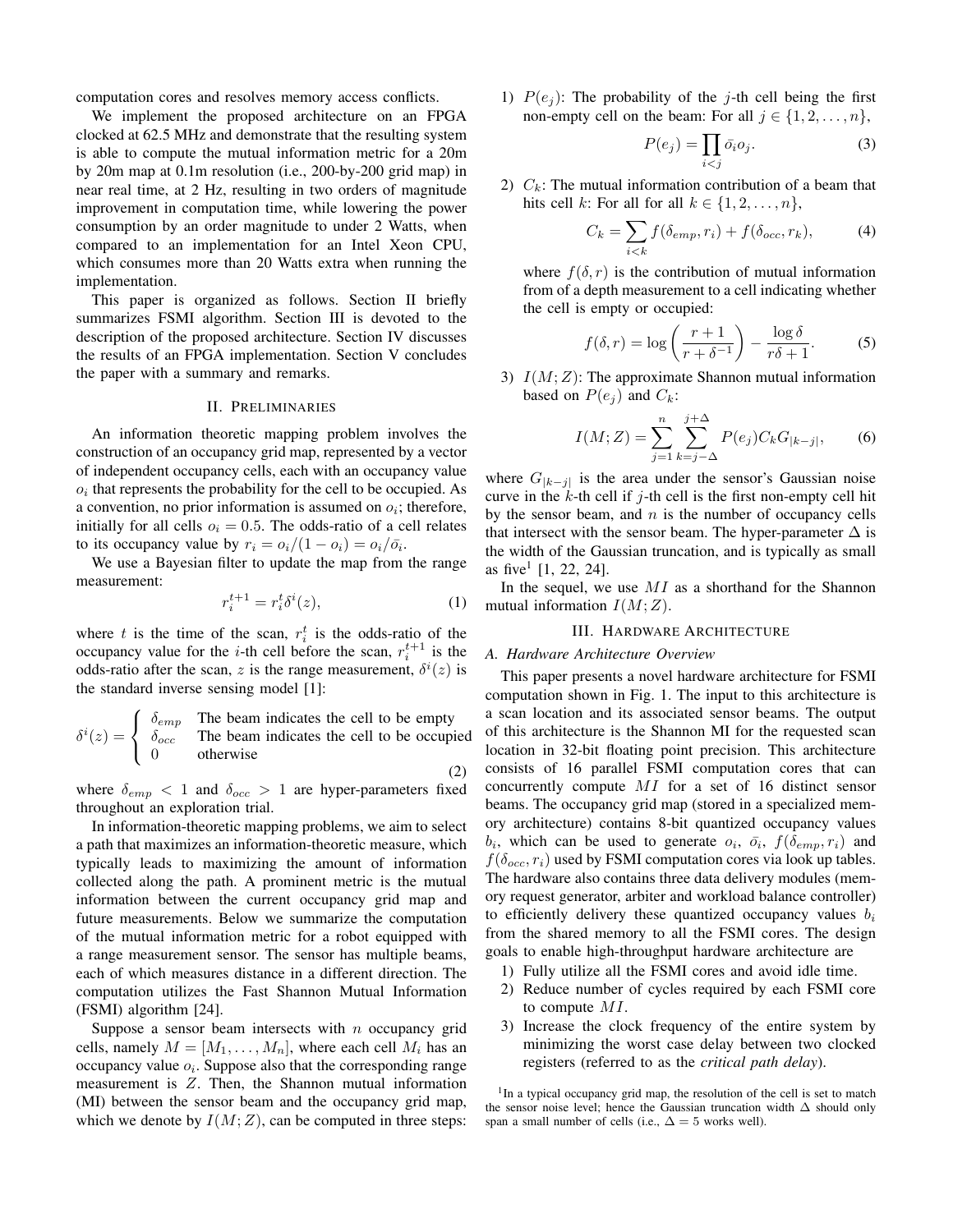

Fig. 1: Overview of the top-level architecture. The Section III's subsection letter that corresponds to each module is annotated before the module name.





(a) Memory access pattern of Bresenham algorithm for multiple beams at every cycle

(b) Diagonal partitioning of the occupancy grid map

# Fig. 2: Diagonal partitioned occupancy grid map minimizes memory read conflicts at each cycle, indexed by the numbers.

The design of the specialized memory architecture for storing the occupancy grid map has three target requirements: (1) sufficient memory bandwidth to keep cores busy, (2) minimize read conflicts among cores, and (3) minimize resource utilization.

**B.** Partitioned Occupancy Grid Map

FPGA memories are composed of blocks of standard random access memory (BRAM) which contains only two read ports (dual-port), meaning that *only two independent reads* (i.e., two reads from different addresses) can be performed concurrently (i.e., in the same clock cycle). Therefore, if the entire occupancy grid map is stored in a single memory bank, a maximum of two FSMI cores can operate in parallel at full utilization because each core requires one independent memory read from the occupancy grid map every cycle.

Enabling 16 FSMI cores to operate at full utilization would require that we replicate the memory bank that stores the entire occupancy grid map by 8 times so that each core has its own read port, and each port can access any occupancy value in the entire map, thus avoiding any read conflicts across cores during every cycle. However, this is very wasteful in terms of the memory storage resources on the FPGA. In fact, this approach does not fit our target mid-tier FPGA platform.

Instead, we use another approach called *memory banking*, which involves partitioning the occupancy grid map into distinct parts and storing each part in a separate memory bank. In this work, we partition the occupancy grid map into 16 banks. The benefit of banking is that multiple cores can operate in parallel at full utilization if they are accessing different parts of the map that are stored in different banks. Due to the utilization of dual-port memory banks, only two cores can access the same bank at the same time. Thus, if more than two cores want to access different addresses of the same bank, a read conflict will occur and some cores will have to wait for their turn and idle (i.e., operate below full utilization). Therefore, one of the key challenges with the memory banking technique is the allocation of different regions of the occupancy grid map to different memory banks so that read conflicts among multiple FSMI cores are minimized during every cycle.

Since each FSMI core has an associated Bresenham module for ray-casting each sensor beam [25], the memory allocation of the occupancy grid map can be optimized based on the pattern of memory access requests generated by the Bresenham module for each FSMI core (green box in Fig. 1). The Bresenham algorithm has a special property that the output coordinate along the major axis of the beam angle always increments by exactly one cell every iteration (execution) of the algorithm as shown in Fig.  $2(a)$ . Using the first quadrant as an example, when cores are concurrently processing multiple sensor beams in the same quadrant, these cores will read cells either in the same column (when the beam is between 0 to 45 degrees) or same row (when the beam is between 45 to 90 degrees) of the occupancy grid map. This means that vertically neighboring cells in the same column (when the beam is between 0 to 45 degrees), and horizontally neighboring cells in the same row (when the beam is between 45 to 90 degrees) of the map should be stored in different memory banks. As a result, we propose to partition the occupancy grid map to different banks using a diagonal pattern as shown in Fig. 2(b).

Finally, each memory port can only service one address per clock cycle. To further increase the amount of data that the cores can read in parallel, we pack  $2\times 2$  occupancy cells into the same address which increases the amount of occupancy cells read per cycle by  $4 \times$ . However, we do not pack more than this. Too many occupancy cells per address can result in wasted reads as there is no guarantee that all occupancy cells in the address will be used by the cores. An example of  $2\times 2$ packing for an occupancy grid map of  $8 \times 8$  is shown in Fig. 3.

Using the technique of diagonal partitioning and multiple cell packing, we partition an occupancy grid map of size  $512\times512$  into 16 dual-port memory banks with 2×2 packing in our hardware accelerator. The specialized memory architecture for storing occupancy grid map can support the concurrent and continuous operation of 16 FSMI cores.

#### C. Beam Angle Assignment

Another key design decision is to determine the order with which to assign the beams to the Bresenham ray-casting modules associated with each FSMI core for memory request generation (Fig. 1). We observe that if neighboring beams intersect the same cell at the same time, their corresponding cores can issue and share a single memory read of the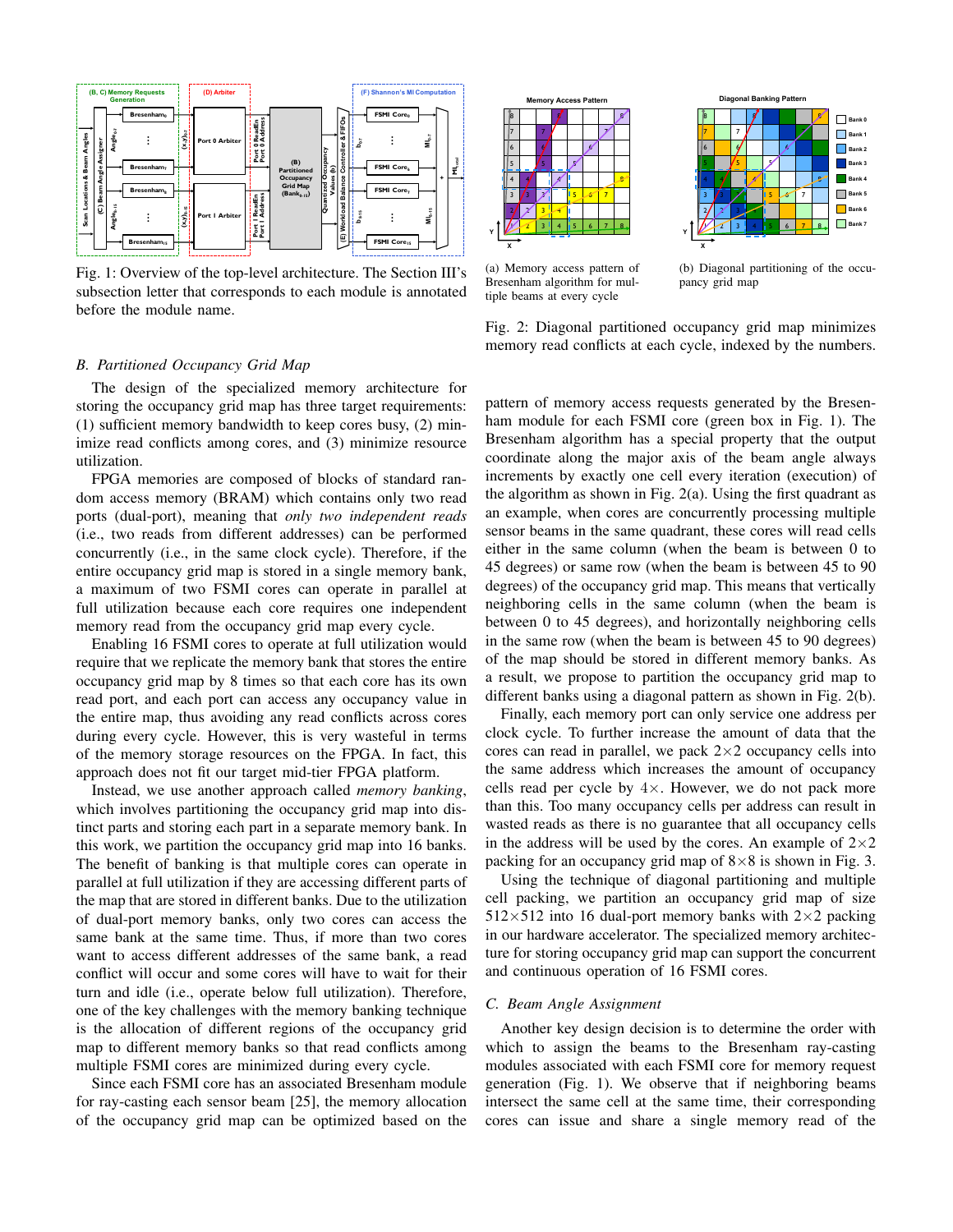

Fig. 3: An example of  $2\times 2$  occupancy cell packing for an  $8\times 8$ occupancy grid map partitioned into two memory banks.



Fig. 4: Comparison of memory access pattern between two beam angle assignment strategies. Note for beams 3 to 5, the proposed strategy shares the data read from memory at cycle 6 to 7.

cell so that the total number of memory reads are reduced to save energy. Therefore rather than consistently assigning the beams to be processed by each core in a clockwise or counterclockwise manner, we assign the beams to go from major axes (i.e.,  $0$ ,  $90$ ,  $180$ ,  $270$  degrees) to diagonal axes (i.e., 45, 135, 225, 315 degrees). Since each core processes stream of occupancy value starting from the scan location, this beam angle assignment order increases the number of shared reads at every cycle among neighboring beams as shown in Fig. 4.

#### D. Fast and Fair Memory Arbiter

While the specialized memory architecture for storing the occupancy grid map in Section III-B minimizes the memory read request conflicts from all FSMI cores, the memory arbiter is required to identify and resolve these read conflicts. Thus, the arbiter has two key requirements:

• Complete in a single clock cycle: The arbiter must complete all collision checking in one clock cycle. This constraint ensures that the arbiter does not introduce additional delay for memory access, which would reduce the memory bandwidth from the occupancy grid map to

the FSMI cores.

Fairness: When a collision arises, the arbiter should not  $\bullet$ be biased towards memory request from one core over another so that a constant data delivery rate from the memory to all cores is maintained. This ensures that all FSMI cores are equally active.

The complexity and, consequently, the delay of the arbiter grows with the number of cores. Therefore rather than using a single arbiter to service memory requests from 16 cores using 16 dual-port memory banks, we separate 16 cores into two groups of 8, where each group has its own arbiter. As a result, each arbiter only need to service memory requests from its group of 8 cores using a single memory port from every bank. This is illustrated in the red box of Fig. 1.

Each arbiter uses a round robin scheme that keeps track of a priority pointer to ensure fairness in processing read requests among all cores so that they are equally active and the overall throughput can be improved. There are three steps to this approach as shown in Fig. 5:

- Step 1: Identify read conflicts among all cores (i.e., cores that want to read different addresses of the same bank).
- *Step 2*: Starting from the priority pointer, service read requests from all cores up to the first read conflict. The priority pointer is referred to as the beginning of the service window, while the core before the one with the first conflict is referred to as the end of the window.
- Step 3: Move the priority pointer to the location of the first conflict, and get the new read requests from the core that were serviced in Step 2.

These three steps are repeated until the  $MI$  computation is complete. One of the main challenges of the arbiter design is to complete all three steps in one clock cycle. In particular, the main computation bottleneck is to determine the size of the service window for a given position of the priority pointer.

In our design, the length of the critical path in the arbiter determines the maximum frequency of the clock. Hence, to maximize the clock frequency, we propose a tree structured circuit with a shorter critical path to determine the start and end positions of the service window for every bank in each arbiter. Fig. 6 illustrates the design. The location of the window is first determined for each bank. Starting at the leaf nodes, the arbiter computes the start and end location of the window for subsets of the cores in each bank and the windows are merged at the next level. The overall window, which is the intersection of the service windows across all 16 banks, is computed using another tree structure. By utilizing two treestructured circuits, the critical path delay scales logarithmically in  $O(log(B) + log(T))$ , where B is the number of memory banks and  $T$  is the number of cores that the arbiter has to service. In our design,  $B = T = 16$ .

# E. Workload Balance Controller

Since number of occupancy cells varies per beam (depending on the angle), the number of cycles required to process each beam varies for each FSMI core. Using the beam angle assignment strategy described in Section III-C, the core with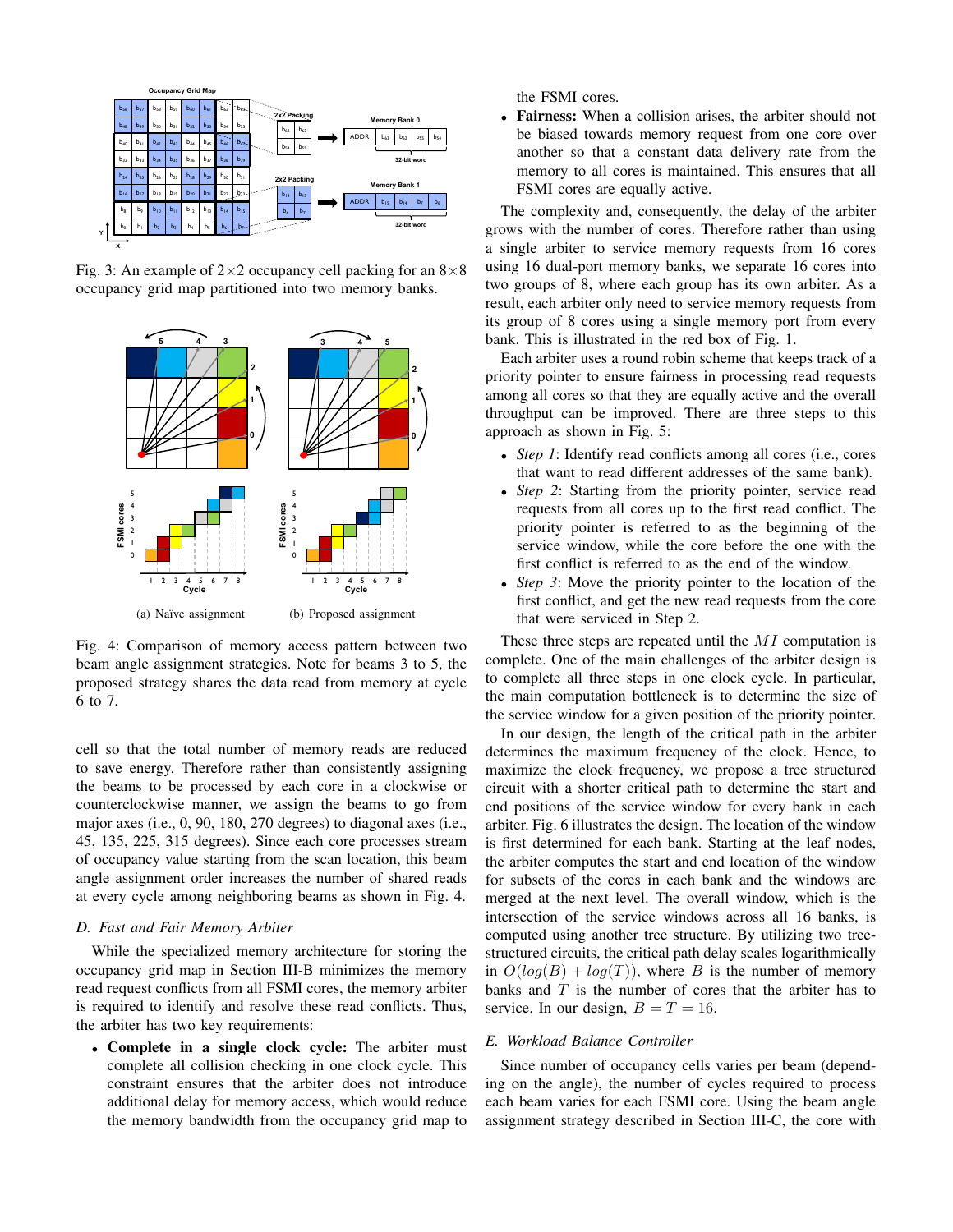

Fig. 5: Key steps in arbiter.



Fig. 6: Tree structure to determine start and end of service window in arbiter for each bank.

higher index (i.e., closer to the diagonal) tends to process less occupancy values because its associated sensor beam (of fixed length) crosses the occupancy cells in the map diagonally. However, achieving high throughput requires that the workloads across all FSMI cores are balanced as the overall speed up depends on the core that does the most work (i.e., takes the most clock cycles to complete). Since the hardware contains 16 cores, FSMI for a batch of 16 beams that intersect different number of cells are calculated every round. Thus, a workload balance controller is added before the FSMI cores so that for every round of 16 beams, the controller flips the order of beam allocation and Bresenham module association for each FSMI core as shown in Fig. 7.

#### F. FSMI Computation Cores

In the previous section, we present the memory and data delivery architecture that improve the utilization of the 16 parallel FSMI cores. In this section, we will illustrate how to make the cores themselves fast by performing parallel



Fig. 7: Workload balance controller flips beam assigned to each FSMI core to balance workload for higher throughput.



(b) Timing diagram of interactions among main modules. (LUT = look up table)

Fig. 8: Hardware architecture overview of the FSMI core.

operations within each core, improving the utilization of its compute units (i.e., multipliers and adders), and reducing the critical path delay (increasing clock frequency) via pipelining.

Each FSMI core is used to evaluate the Shannon MI between a single sensor beam and the occupancy grid map. From Section II, the computation of  $MI$  is defined by Eq. (6), which requires the computation of  $P(e_i)$  (defined by Eq. (3)) and  $C_k$  (defined by Eq. (4)). The proposed FSMI core, shown in Fig. 8(a), performs these computations in parallel, shown in Fig. 8(b), such that we can complete the  $MI$  computation within  $n + 15$  clock cycles, where *n* is the beam length. Look up tables (LUT) are accessed for translating the 8-bit quantized output of the occupancy grid map  $b_i$  to pre-loaded floating-point parameters of  $o_i$ ,  $\bar{o}_i$ ,  $f(\delta_{emp}, r_i)$  and  $f(\delta_{occ}, r_i)$ needed for computing  $P(e_i)$  and  $C_k$  (red in Fig. 8(b)). All computations in the FSMI core are performed in 32-bit floating point precision.

The micro-architecture for computing  $P(e_i)$  is shown in Fig. 9(a) with its associated timing diagram shown in Fig. 9(b). It consists of two 32-bit floating point multipliers operating in parallel; one is used to compute the cumulative multiplication of  $\bar{o}_i$  to generate  $E_{i-1}$ , while the other is used to update the value of  $P(e_i)$  every clock cycle by computing the product of  $E_{i-1}$  and  $o_i$ . Muxes are inserted in the feedback loop and the output to handle initialization  $(sw_fb)$  and termination  $(sw_o)$ of the module. The critical path is highlighted in Fig. 9(a), and it is dictated by a multiplication and a mux.

The micro-architecture for computing  $C_k$  is shown in Fig.  $10(a)$  with its associated timing diagram shown in Fig. 10(b). The module is almost identical to  $P(e_i)$  except that the multipliers are replaced with adders.

The final computation of MI uses the output of  $P(e_i)$  and  $C_k$  computations. From Section II, the width of the Gaussian noise truncation  $\Delta = 5$ . To increase the throughput, the double summation in Eq.  $(6)$  is broken into two operations: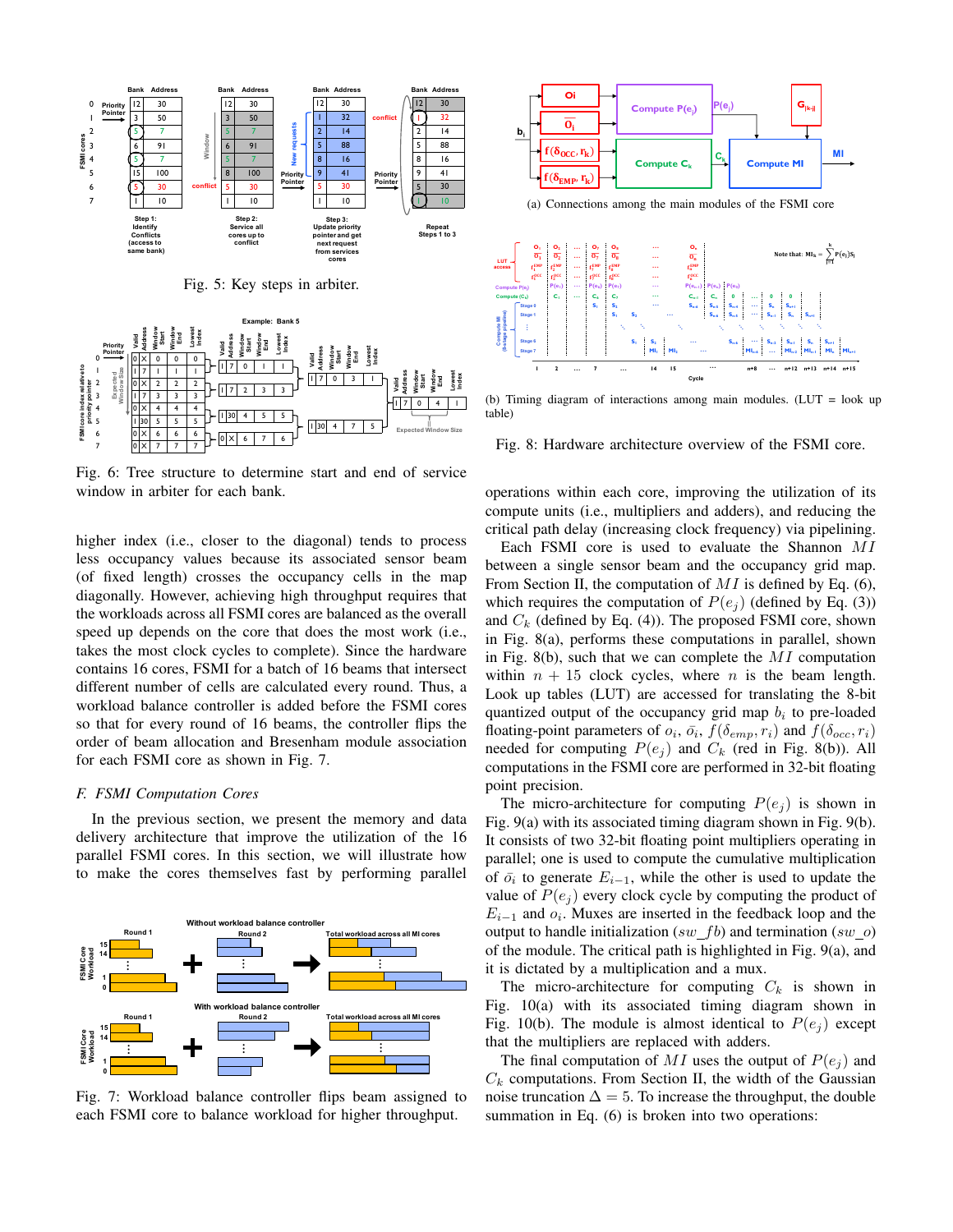$$
S_j = \sum_{k=j-\Delta}^{j+\Delta} C_k G_{|k-j|} \quad (7) \qquad MI = \sum_{j=1}^n P(e_j) S_j \quad (8)
$$

The operations in Eq.  $(7)$  is illustrated in Fig. 11(a). The inputs needed for calculating  $S_j$  is a shifted stream of 11 consecutive  $C_k$  within the range of the truncated Gaussian noise curve. To compute  $S_j$ , each  $C_k$  is first multiplied by a corresponding area under the Gaussian noise distribution  $(G_{|k-j|})$  and then summed together. Since the Gaussian noise distribution is symmetric, hardware optimization can be performed by first summing the corresponding  $C_k$  under the symmetric regions of the Gaussian curve and then multiply the summation by  $G_{|k-j|}$ , reducing the required number of floating-point multipliers by almost half, as shown in Fig.  $11(b)$ .

Fig. 11(b) is directly mapped to the hardware shown in Fig. 12. The  $MI$  micro-architecture uses 8 pipeline stages in order to reduce the critical path delay and simultaneously process different data in each stage. In stage 0, a sliding window of consecutive  $C_k$  is created with the shift registers. This requires one  $C_k$  every clock cycle, matching the throughput of the hardware architecture for  $C_k$  computation. Stage 1 and 2 illustrate the optimization described in Fig. 11(b). The summation in Eq. (7) is performed with an adder tree in stages 3 to 5 so that  $S_i$  is computed at the output of stage 5. Stage 6 and 7 perform the accumulation in Eq. (8) over  $n + 1$  cycles.

#### IV. RESULTS

#### A. Hardware Accuracy

The FPGA implementation was verified against a reference MATLAB implementation of FSMI [24] by computing the  $MI$ 



Fig. 9: Compute module for  $P(e_i)$ 



Fig. 10: Compute module for  $C_k$ 

for every potential scan location on a  $512 \times 512$  occupancy grid map shown in Fig.  $14(a)$ . Fig.  $14(b)$  shows the MI map computed by FPGA. The MI value computed by FPGA at every scan location has a relative error of less than  $4 \times 10^{-5}\%$ compared with the one generated by the MATLAB reference. We believe this negligible error is due to the difference in the order of the operations for the floating point computations.

#### **B.** Computational Speed

1) Performance of Single FSMI Core: We compare the speed of processing a single beam on the proposed single FSMI core on running on a Xilinx Zynq-7000(XC7Z045) FPGA to a Intel Xeon E5-4627 v2 CPU core running a reference C++ implementation of FSMI with all optimizations discussed in [24]. The comparison is performed across different beam lengths  $(n)$ . For each beam length, both implementations compute MI on randomly generated occupancy vectors, and we repeat this procedure 10000 times for each beam length to get more stable timing results. Fig. 15(a) shows that a single FSMI core on operating at 62.5MHz on an FPGA is more than an order of magnitude faster than a Xeon CPU core operating at 3.4 GHz across all tested beam lengths.

2) Performance of 16 FSMI cores with proposed memory and data delivery architecture: As previously discussed, if the memory has infinite bandwidth, 16 FSMI cores running in parallel will always lead to 16 times acceleration compared against a single core. We use the latency of this ideal case as the reference to measure the quality of the proposed memory and data delivery architecture. Recall that the hardware accelerator uses 16 dual-port memory banks to partition the occupancy grid map in a diagonal fashion. Each entry of the memory stores  $2 \times 2$  occupancy values. In our simulation, each MI is computed by summing the MIs for all sensor beams with a beam length of 200 in various scan resolution settings (1° to 22.5° between neighboring beams in a 360° scan). Fig. 15(b) shows the speed of computing MI on the hardware accelerator compared against the ideal reference that assumes infinite bandwidth. Across all scan resolutions with a fixed beam length of 200, the proposed design is less than  $6\%$ slower than the ideal reference. This validates the effectiveness of the proposed memory and data delivery architecture.



Fig. 11: Illustration of computation for  $S_j$  in Eq. (7)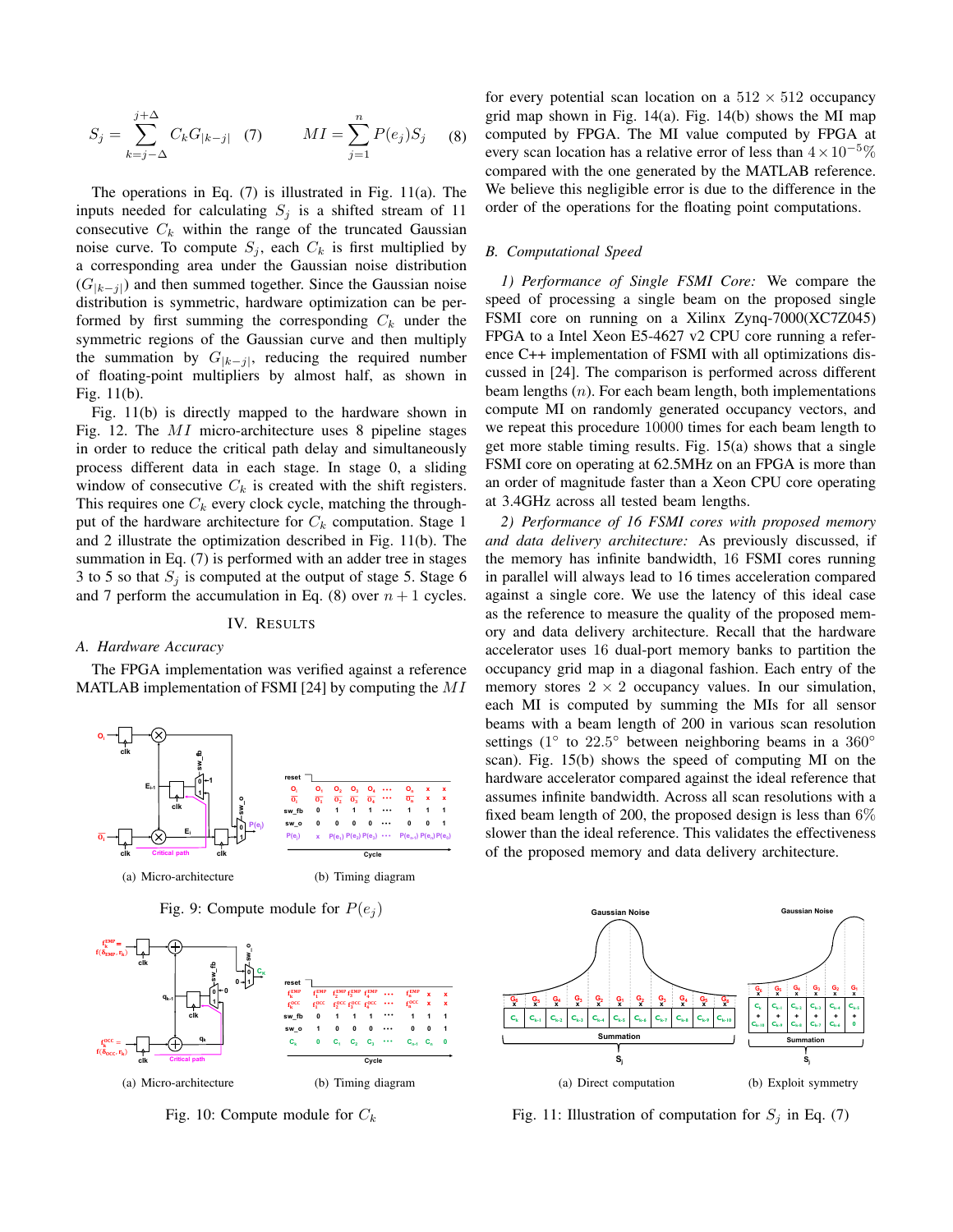#### C. Resource Usage and Power Consumption

Table I shows the resource utilization of the proposed hardware accelerator shown in Fig. 1 on the FPGA with 16 FSMI cores and 16 dual-port memory banks. On an FPGA, arithmetic operations are either performed using digital signal processing (DSP) hardware, which supports fixed-point multiplication and addition, or Look-Up Tables (LUT) that emulate logic gates (e.g., AND/OR); floating point operation uses both DSPs and LUTs. On-chip memory includes Block RAM (BRAM), LUT RAM and LUT registers (Reg). The entire FPGA implementation consumes around 2 Watts which is over an order of magnitude less than the Xeon CPU core which consumes 22 Watts when running FSMI. The breakdown shows that the 16 FSMI cores dominates the resource utilization as well as the power consumption. Thus, we drastically increased the memory bandwidth to all FSMI cores with only  $22\%$  logic and  $8\%$  power overhead (first four rows of Table I) compared with total amount of logic and power used by 16 FSMI cores (fifth row of Table I) while maintaining the same storage size of the occupancy grid map.

### D. Impact of Hardware Design Parameters

We evaluate the impact of our design choices on throughput and resource utilization by exploring the design space.

1) Number of memory banks: For a fixed memory size, increasing the number of banks increases the memory bandwidth as well as the logic needed for the arbiter (larger tree structure) and the workload balance controller (manage data from more banks). However, for a fixed number of FSMI cores, increasing the memory bandwidth beyond a certain point has diminishing returns on the overall throughput improvement of the hardware system. Therefore, we balanced the trade-offs between hardware resource utilization and overall throughput when choosing the number of banks for a fixed number of FSMI cores so that the system fit on our target FPGA platform.

2) Number of  $b_i$  per memory address (packing factor  $L$ ): Another design choice is the packing factor  $L$  that dictates the number of quantized occupancy values  $b_i$  ( $L \times L$ ) packed in each memory address of every bank. While increasing  $L$ also increases memory bandwidth to FSMI cores, it introduces hardware complexity and resource overhead for the Bresenham modules (need to generate  $L$  requests every cycle), the arbiter



Fig. 12: Micro-architecture to compute MI

(need to service  $L$  requests from every core every cycle) and the workload balance controller (need to control up to L occupancy values to each MI core every cycle). In addition, a larger  $L$  increases the energy needed for reading each useful  $b_i$  because at least  $L(L-1)$  cells in every  $L \times L$  block are not needed (a sensor beam can cross at most L occupancy cells in a  $L \times L$  block under the access pattern ray-casted using the Bresenham algorithm).

Fig. 13 shows several sweeps of hardware performance and design parameters. Fig. 13(a) suggests that packing  $2 \times 2$ occupancy values  $(L = 2)$  is better than only packing a single entry  $(L = 1)$  if the extra hardware complexity and resource usage are tolerable. However, as long as the number of memory banks is as high as 16, increasing  $L$  from 2 to 4 leads to more hardware complexity (Fig. 13(b)) with little reduction to overall system latency (Fig.  $13(a)$ ). Thus, we limit  $L = 2$  and choose the number of banks to be 16 when designing our system.

Finally, Fig.  $13(c)$  shows that increasing the number of cores alone is not sufficient for increasing throughput. The proposed memory and data delivery architecture enables significant increase in throughput which scales well with number of FSMI cores. Table II summarizes the impact of our design decisions for 16 FSMI cores with 16 dual-port memory banks compared with a baseline system that has 1 dual-port memory bank.

# E. Impact of Faster MI Evaluation

In an information theoretic mapping framework, faster computation of MI enables higher planning frequency. Previous work [26] has demonstrated that up to the mechanical limit of a vehicle, the safe mapping speed of a vehicle scales almost linearly with respect to the planning frequency. Hence, the two orders of magnitude acceleration of the FPGA system compared against a powerful Xeon CPU can potentially lead a vehicle to explore at much faster speed.

TABLE I: Breakdown of resources utilization of different modules on the Xilinx Zynq-7000(XC7Z045) FPGA.

| Module                     | LUT<br>(Logic) | LUT<br>(Reg) | <b>BRAM</b> | LUT<br>(RAM) | <b>DSP</b>   | Dynamic<br>Power |
|----------------------------|----------------|--------------|-------------|--------------|--------------|------------------|
| Angle Assigner             | 131            | 437          | $\Omega$    | $\Omega$     | $\Omega$     | 0.001W           |
| Bresenham $(16x)$          | 10602          | 3017         | $\Omega$    | 1408         | 32           | 0.042W           |
| Arbiter                    | 25226          | 2055         | $\Omega$    | 662          | $\mathbf{0}$ | 0.107W           |
| Occupancy Grid Map         | $\Omega$       | $\theta$     | 64          | $\Omega$     | $\Omega$     |                  |
| FSMI Core (16x)            | 163141         | 36856        | 40          | 49           | 288          | 1.827W           |
| Total                      | 199101         | 42365        | 104         | 2119         | 320          | 1.977W           |
| <b>Utilization of FPGA</b> | $91.1\%$       | $9.7\%$      | $19.1\%$    | $3.0\%$      | $35.6\%$     | NA               |

TABLE II: MI computation time for 60 beams of length 200 using 16 FSMI cores with different memory configurations.

|          | <b>Baseline</b> | Vertical<br>banking &<br>$L = 1$ | <b>Diagonal</b><br>banking &<br>$L = 1$ | <b>Diagonal</b><br>banking &<br>$L = 2$ | Unlimited<br><b>Bandwidth</b> |
|----------|-----------------|----------------------------------|-----------------------------------------|-----------------------------------------|-------------------------------|
| Latency  | $86.53\mu s$    | $39.15 \mu s$                    | $16.48\mu s$                            | $12.58\mu s$                            | $11.84\mu s$                  |
| Speed up | $1\times$       | $2.21\times$                     | $5.25\times$                            | $6.88\times$                            | $7.31\times$                  |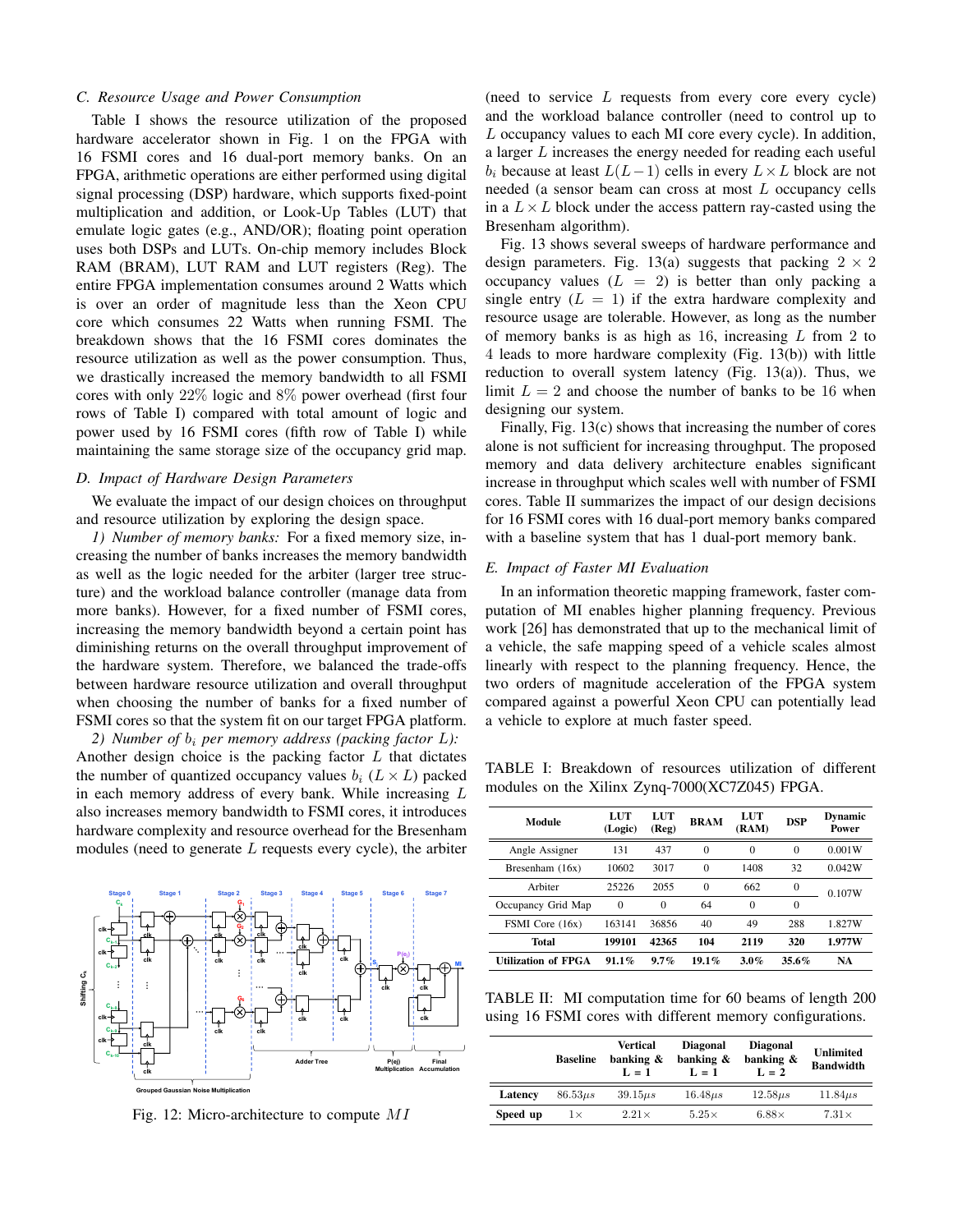

Fig. 13: Exploration of hardware design parameters.



Fig. 14: Input occupancy grid map and the MI map generated on FPGA, which has a relative error of less than  $4 \times 10^{-5}\%$ compared with one generated by the MATLAB reference.



(a) Computational speed-up com- (b) MI computation time for different pared with Xeon CPU scan resolutions

Fig. 15: Computation speed evaluation

We also validate the benefit of a faster MI evaluation in a 2D synthetic exploration experiment. We will show that by evaluating more MI at every planning step can lead to faster exploration of a small  $20m \times 20m$  environment. The map is  $0.1m$  resolution. Hence it uses  $200 \times 200$  portion of the occupancy grid map, although the hardware is capable of  $512 \times 512$  occupancy grid map size. Fig. 16 shows the average entropy reduction curve with respect to travel distance for two configurations. In one configuration, the number of candidate scan locations for FSMI is 25 times larger than the other configuration. Five different trials are repeated for each configuration. From Fig. 16, we measure that 25 times more



Fig. 16: Being able to evaluate FSMI at 25 times more locations lead to shorter exploration trajectories.

FSMI evaluation leads to around  $19\%$  shorter exploration paths for the entropy to drop by  $80\%$ . This benefit is significant for this 2D synthetic exploration experiment.

#### V. CONCLUSIONS

In this paper, we presented a new hardware architecture for low-latency, high-throughput computation of Shannon mutual information. We argued that the key challenge is to design the memory management and data delivery components that ensure maximal utilization of parallel computation cores. We have shown that the proposed hardware architecture achieves this goal by containing a diagonally partitioned occupancy grid map that minimizes the cores' memory access conflicts with a fair arbiter that quickly identifies and resolves these conflicts. We implemented the proposed memory and data delivery architecture with 16 high-throughput FSMI computation cores on an FPGA platform. The entire system is able to compute the mutual information for a 20m by 20m map at 0.1m resolution (i.e., 200-by-200 occupancy grid map) in near real time in 2Hz, while consuming less than 2 Watts. An implementation of the same FSMI algorithm for an Intel Xeon CPU runs two orders of magnitude slower, while consuming more than 20 Watts of power in addition to the idle power of the CPU.

Acknowledgements. This work was partially funded by the AFOSR YIP FA9550-16-1-0228, by the NSF CAREER 1350685 and NSF CPS 1837212.